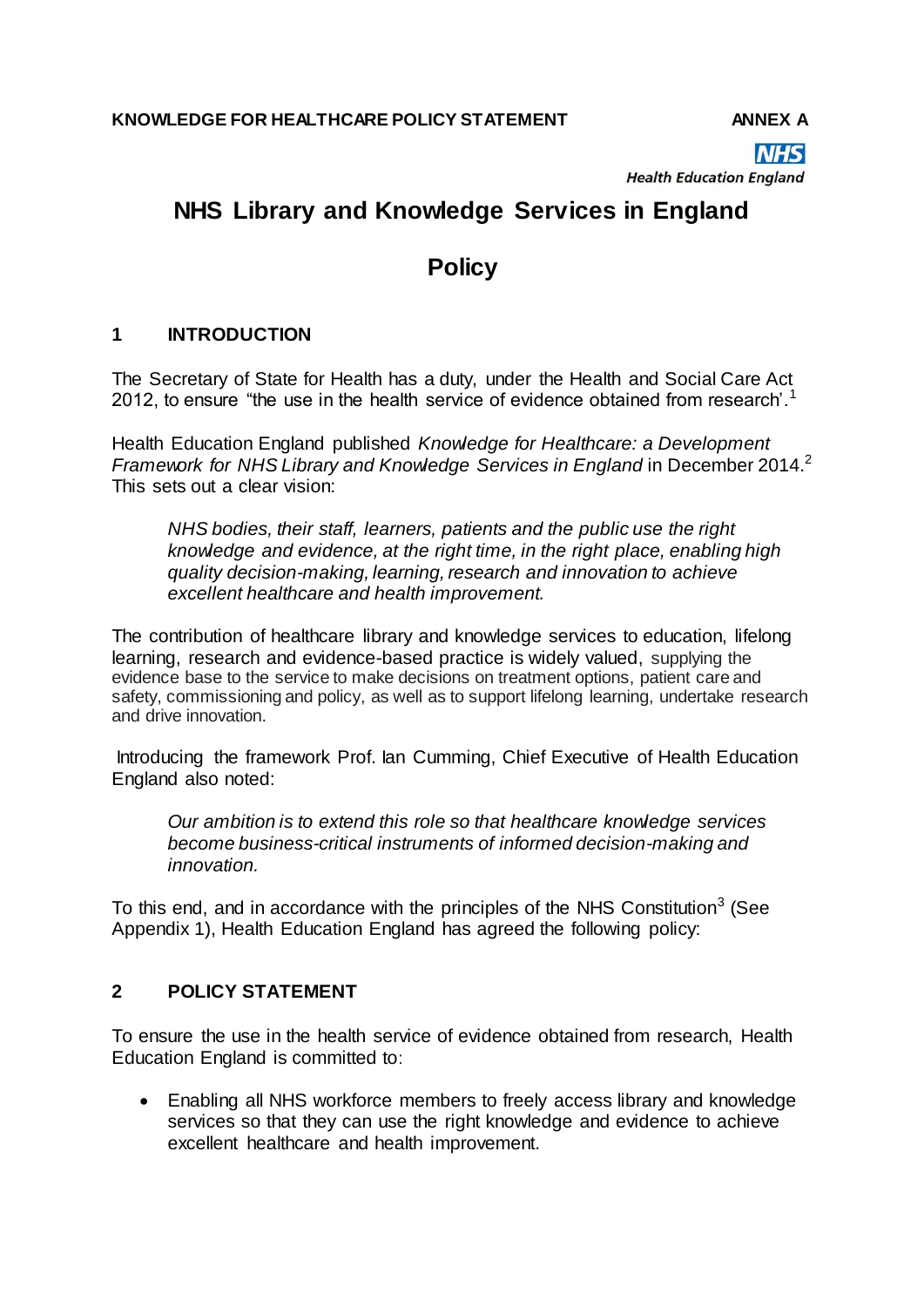- Developing NHS librarians and knowledge specialists to use their expertise to mobilise evidence obtained from research and organisational knowledge to underpin decision-making in the National Health Service in England
- Developing NHS library and knowledge services into a coherent national service that is proactive and focussed on the knowledge needs of the NHS and its workforce .

#### **3 RATIONALE**

#### **3.1 Purpose**

People should be cared for by competent and capable staff, receptive to innovation and able to use evidence from research. All NHS bodies and staff should be able to access the expertise and resources offered by healthcare librarians and knowledge specialists.

#### **3.2 Context**

The NHS is experiencing a period of unrivalled change. Globally, economies are experiencing a shift from the 'white heat of technology' of the mid-twentieth-century into today's digital age. This new landscape is one in which information is the currency of healthcare.

Healthcare is a knowledge industry. It is not enough to have the right teams in the right place, collaborating to deliver high quality, efficient patient care. It is essential that they use the right knowledge and evidence at the right time. The knowledge and know-how of staff are precious assets. Health Education England is committed to building a flexible workforce, responsive to innovation and new technologies with knowledge about best practice, research and innovation, which promotes adoption and dissemination of better quality service delivery. Applying and embedding knowledge into action is the currency of successful organisations.

The Carter review identified a need to "Improve the decision making process using factual data and evidence". $4$  Librarians can make a critical contribution to improving quality outcomes and meeting the productivity and performance challenge by ensuring teams are sighted on evidence from research to inform decision-making, targeting and tailoring information to manage information overload, organising that body of knowledge and keeping colleagues updated.

#### **3.3 Capitalising on the specialist skills of librarians and knowledge specialists**

*Evidence does not speak for itself but needs to be mobilised at the right time, and through the right people, to make a difference in decision making*. 5

Health Education England has identified a priority for NHS library services to mobilise the evidence base, bringing it the boardroom and the bedside.

Librarians comprise a small, specialised workforce in the NHS. Their contribution to education and research is highly valued. Increasingly, they are called upon to take a more active role as knowledge brokers. Health Education England recognises the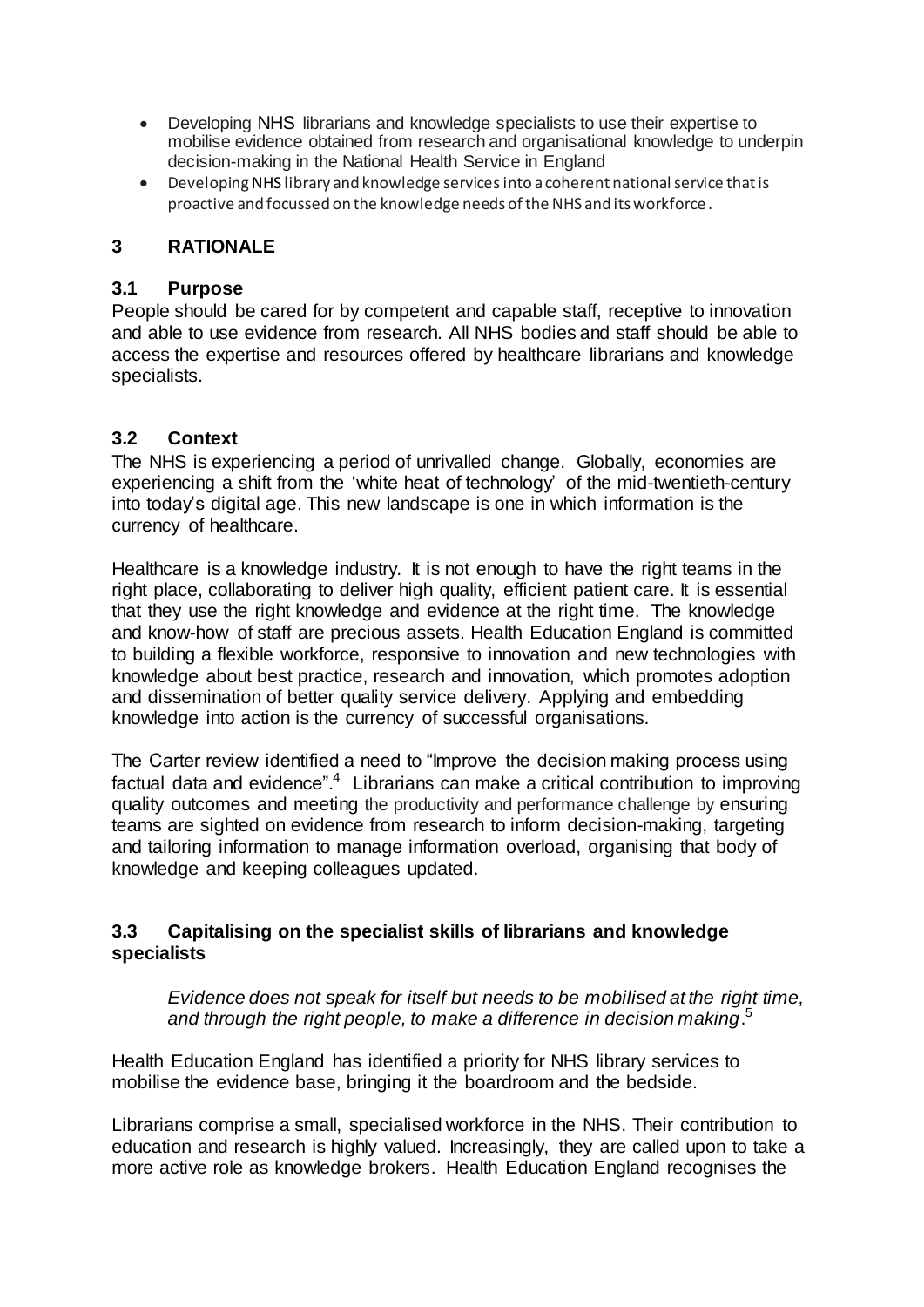value of these enhanced roles in which librarians share their expertise with teams in the workplace, enabling staff to find, evaluate and use evidence.

#### **3.4 Partnership working**

In this Knowledge Age it has never been more essential for the service to promote the use of research evidence and for all NHS bodies to ensure their staff can capitalise on the specialist expertise of healthcare librarians and knowledge specialists.

Health Education England is working with CILIP, the Chartered Institute of Library and Information Professionals to realise these aims, and to more strongly profile the positive impact of NHS library and knowledge services.

#### **4 REFERENCES**

1. Health and Social Care Act 2012 [http://www.legislation.gov.uk/ukpga/2012/7/pdfs/ukpga\\_20120007\\_en.pdf](http://www.legislation.gov.uk/ukpga/2012/7/pdfs/ukpga_20120007_en.pdf)

2. Knowledge for Healthcare: A Development Framework for NHS Library and Knowledge Services in England. Health Education England, 2014. [https://hee.nhs.uk/sites/default/files/documents/Knowledge%20for%20healthcare%2](https://hee.nhs.uk/sites/default/files/documents/Knowledge%20for%20healthcare%20-%20a%20development%20framework.pdf) [0-%20a%20development%20framework.pdf](https://hee.nhs.uk/sites/default/files/documents/Knowledge%20for%20healthcare%20-%20a%20development%20framework.pdf)

3. The NHS Constitution

[https://www.gov.uk/government/publications/the-nhs-constitution-for-england/the](https://www.gov.uk/government/publications/the-nhs-constitution-for-england/the-nhs-constitution-for-england)[nhs-constitution-for-england](https://www.gov.uk/government/publications/the-nhs-constitution-for-england/the-nhs-constitution-for-england)

4. Mario Varela, Managing Director, NHS London Procurement Partnership: Driving Efficiency in the NHS: Implementing the Carter Review. Westminster briefing, 21 July 2016

[http://www.westminster-](http://www.westminster-briefing.com/fileadmin/WB%20Carter%20Review%20Slides.pdf)

[briefing.com/fileadmin/WB%20Carter%20Review%20Slides.pdf](http://www.westminster-briefing.com/fileadmin/WB%20Carter%20Review%20Slides.pdf)

5. Evidence in management decisions (EMD): advancing knowledge utilization in healthcare management. Executive summary. Southampton: NIHR Health Services and Delivery Research, 2012

[http://www.nets.nihr.ac.uk/\\_\\_data/assets/pdf\\_file/0003/95655/New-Evidence-on-](http://www.nets.nihr.ac.uk/__data/assets/pdf_file/0003/95655/New-Evidence-on-Management-and-Leadership.pdf)[Management-and-Leadership.pdf](http://www.nets.nihr.ac.uk/__data/assets/pdf_file/0003/95655/New-Evidence-on-Management-and-Leadership.pdf)

#### **5 APPENDIX: SUPPORTING THE NHS CONSTITUTION**

All HEE policies support the values and pledges set out in the NHS Constitution.<sup>3</sup> In particular, this policy accords with the following principles:

#### *3. The NHS aspires to the highest standards of excellence and professionalism*

It provides high quality care that is safe, effective and focused